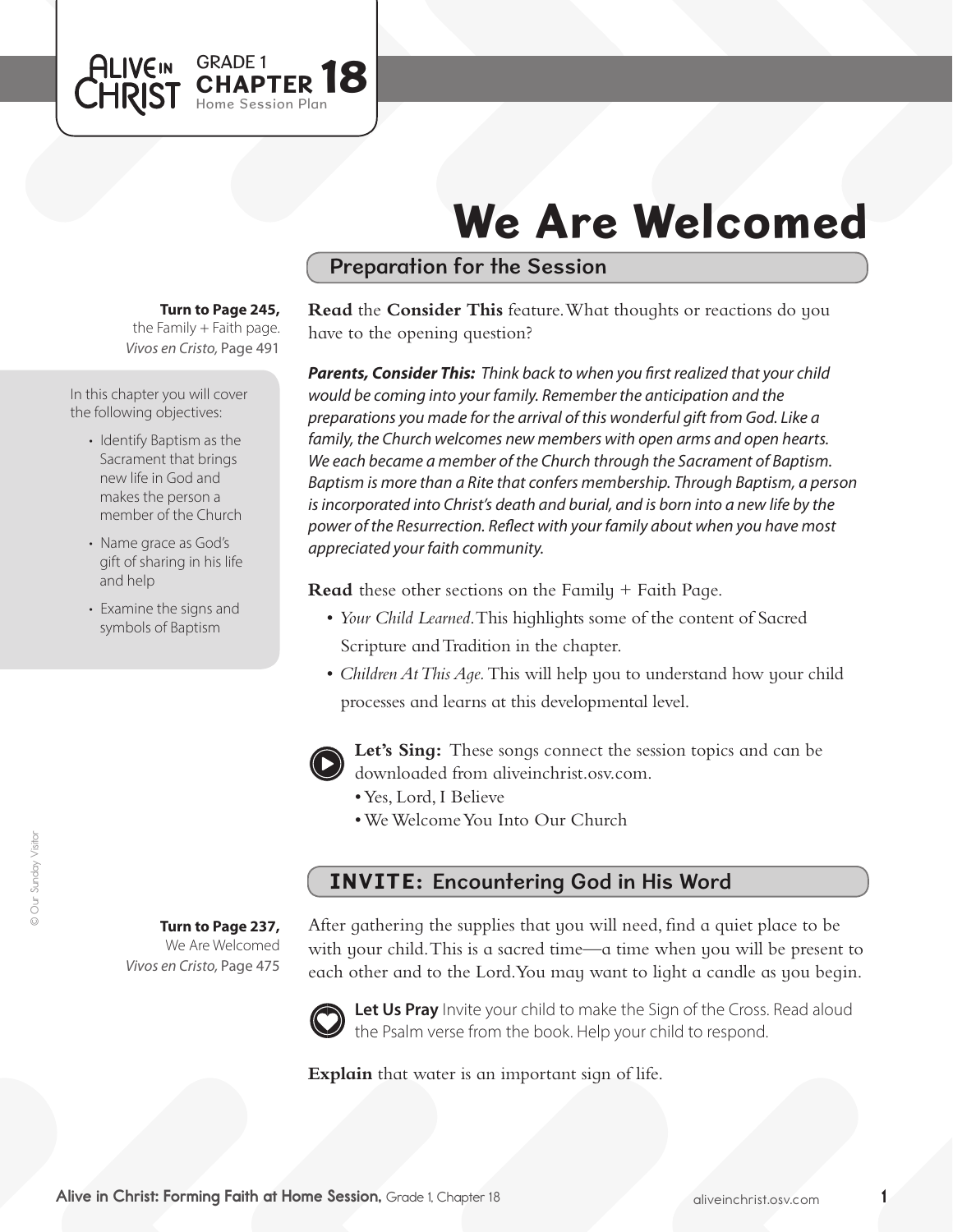**Say:** Everything needs water to live. Baptism uses water as a sign off our new life. Listen to a reading from the Gospel of Mark that tells us more about Baptism.

**Guide** your child through the Preparing for God's Word Ritual you learned in the Introduction Session or play Track 1 of the Songs of Scripture CD.

- Proclaim God's Word in the Parchment Paper box on the page.
- Maintain several moments of silence.
- Ask: What did you hear God say to you today?

**Invite** your child to respond and also share what you heard.

Now, look at the *What Do You Wonder?* box.

*Say:* Baptism is the Sacrament that gives us new life in Christ.

**Invite** your child to respond to the questions. Prompt what else they might wonder about Baptism as a Sacrament or their own Baptism.

## DISCOVER: Learning God's Truth

**Turn to Page 238,** Welcome! *Vivos en Cristo,* Page 477

> **Turn to Page 239,**  Welcome! (cont'd)

*Vivos en Cristo,* Page 479

**Read** aloud the three paragraphs.

**Tell** your child that at Baptism, holy water is poured on a person's head. Get a bowl and a pitcher of water that your child is able to manipulate.

**Have** your child pour a small amount of water from the pitcher into the bowl. Explain that Baptism is a welcoming celebration. Have your child pour more water.

**Tell** your child that through Baptism, a person becomes a member of God's family, the Church. Have your child pour more water into the bowl. Explain that in Baptism, we become children of God. Keep the bowl and water out.

**Discuss** how you welcome people into your home. How do you make people feel welcome?

*Say:* You are going to hear a Bible Story about Baptism.



**Proclaim** the Scripture in the Parchment Paper box.

**Explain** that after Jesus died, he sent his Apostles out into the world to share the Good News and baptize people.

**Read** aloud the two paragraphs. Pour the remaining water into the bowl and tell your child that the Holy Spirit comes to us through Baptism and gives us the strength to do Jesus' work.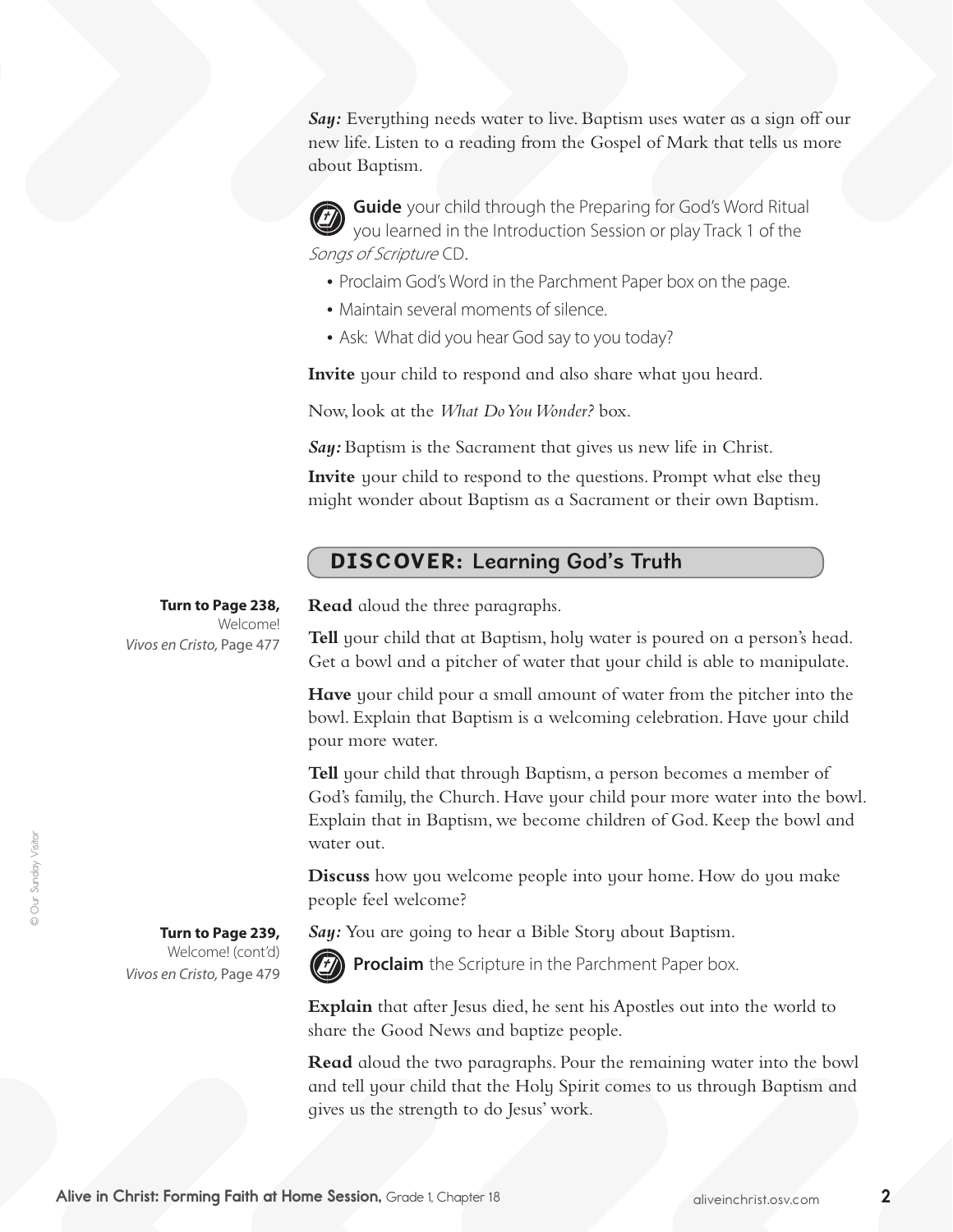**Review** the highlighted words, **Baptism** and **grace**, and their definitions in the Catholic Faith Words box.

**Have** your child complete the Share Your Faith activity.

*Parents, Consider This: In Baptism, a person is cleansed of Original Sin and any personal sin. In Baptism, we are welcomed into the Church and we become God's child. We receive grace to lead a holy life. Help your child grasp the multiple meanings of this Sacrament by talking about them. Above all, share that God's life and love are a gift given to us, and we call this gift grace.* 

**Invite** your child to look at the pictures as you read the captions.

Ask: Which person is the one receiving Baptism? (the baby) Who else is shown in the photos? (the baby's parents, godparents, and the priest) What objects are used in celebrating Baptism? (holy water, a candle, a white garment, Sacred Chrism)

**Explain** that the container in which people are baptized is called a font. Tell your child you will show the actions and say the words that are most important in Baptism. Refill the pitcher of water. Using the bowl, pour the water three times, once for each member of the Holy Trinity. Do it again and have your child say the words with you as you pour the water.

**Read** aloud the paragraph. Have your child point to the highlighted word, **godparents**. Review its definition in the Catholic Faith Words box.

**Talk** with your child about his or her godparents. Tell your child why you choose them to be godparents.



**Have** your child complete the Connect Your Faith activity.

## LIVE: Living Our Faith

**Turn to Page 242,**  Our Catholic Life *Vivos en Cristo,* Page 485

**Read** aloud the first sentence and draw your child's attention to the chart. Have your child follow along as you read aloud each item. Explain that the boxes list ways to answer the call of Baptism.

Ask: What are some other ways you can be a sign of God's life and love.

**Turn to Page 241,** Becoming Church Members (cont'd) *Vivos en Cristo,* Page 483

**Turn to Page 240,**

Becoming Church Members

*Vivos en Cristo,* Page 481